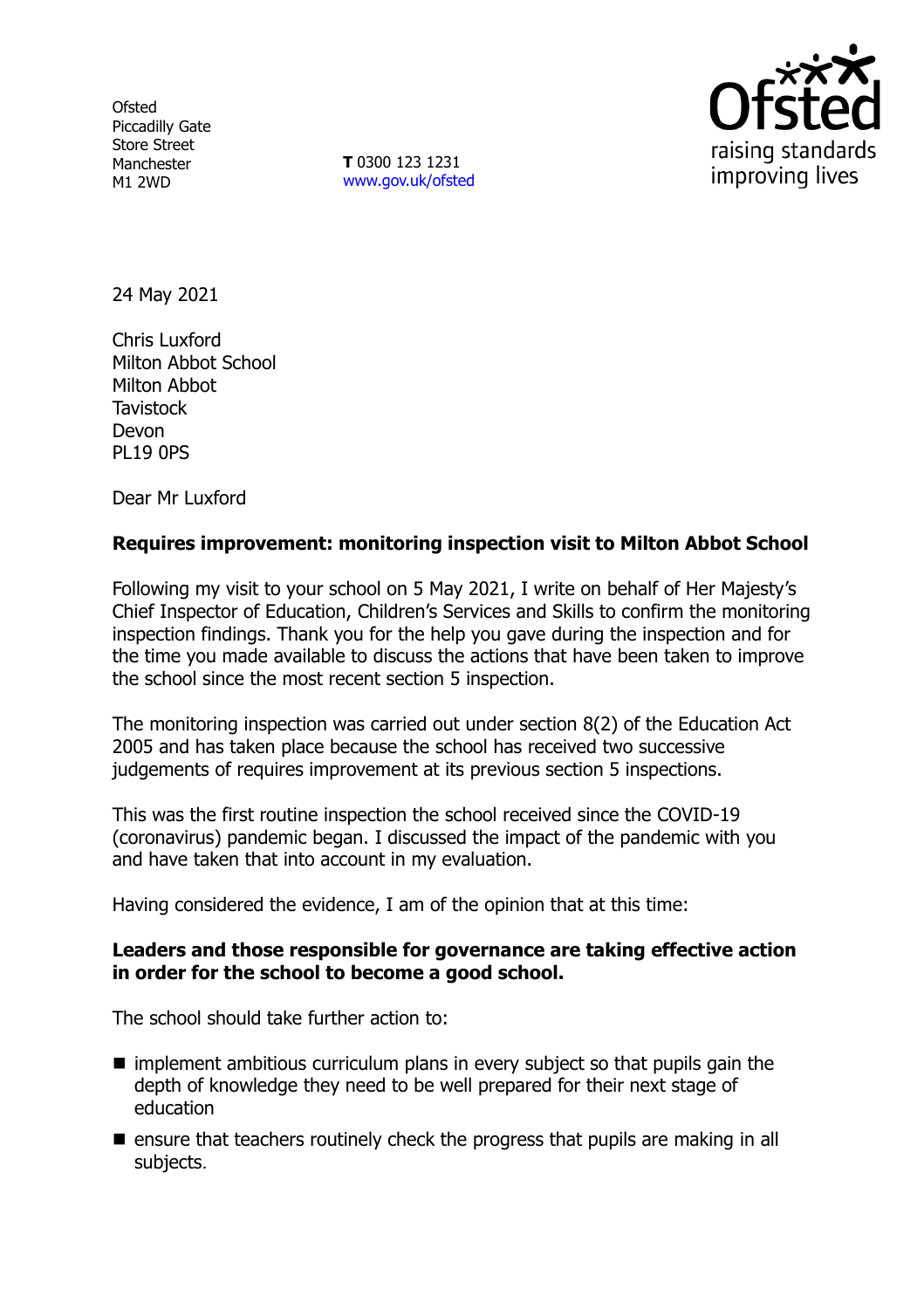

# **Context**

Since the previous inspection, there have been some changes in staffing. The early years leader and one teacher have recently left. You have reallocated subject coordinator roles and the leadership of the early years.

# **Main findings**

Since the previous inspection, you and your staff have successfully tackled the areas identified as needing improvement. Staff morale is high, and parents are complimentary of you and your staff.

You have made significant changes to the curriculum. Recently, you and your subject leaders have started to evaluate the impact of these changes. You are using this information to improve the curriculum further. However, due to COVID-19, it is taking more time than planned to complete these reviews.

Tangible improvements can be seen in pupils' early reading. You have introduced a system for the teaching of phonics. This is helping pupils in Reception and key stage 1 to develop their reading skills well. However, some of the weaker readers in key stage 2 have not caught up yet. The early reading leader is working hard to provide additional support to help these pupils catch up quickly.

Subject leaders are determined to improve the quality of education further. A common approach to teaching vocabulary is having a positive impact on pupils' writing across the curriculum. Pupils have secured the appropriate knowledge that enables them to write for different audiences and purposes. In addition, teachers' focus on improving pupils' spelling and grammar is also coming to fruition. Nevertheless, systems to check what pupils know and understand are not rigorous enough. As a result, teachers are not clear about what pupils have learned.

Through your new approach to teaching mathematics, pupils are now provided with a wide range of opportunities to practise using their knowledge and skills. They are able to draw on what they have learned previously in new situations. However, checks to confirm what pupils have learned as they progress through the mathematics curriculum are not thorough enough. You and your subject leader recognise that further work is needed to ensure that checks are made at appropriate points. This will allow teachers to find out whether pupils are ready for the next stage of their education.

Your plans to improve the quality of education further have been hampered somewhat by COVID-19. You recognise that there is still more to do. For example, the order in which pupils learn notation in music has not yet been established. This is because leaders are continuing to develop curriculum plans. In computing, teachers do not have the appropriate hardware to implement parts of the curriculum. Consequently, the computing curriculum is not as well organised or